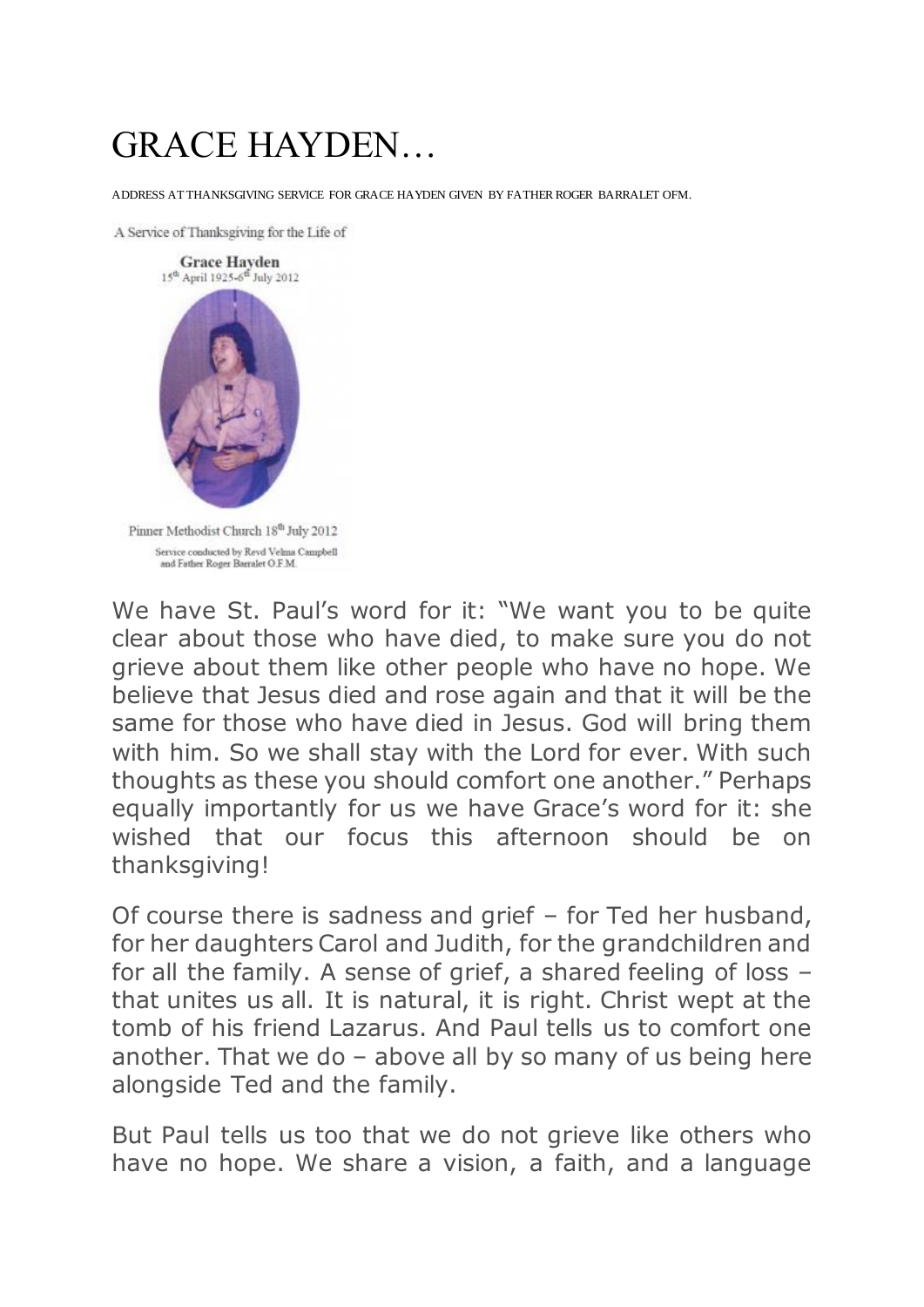that tells us otherwise – about our lives, our deaths and what is to follow. Grace points to our focus: thanksgiving. In thanksgiving we remember – re-member: put together in our minds Grace's life: a life rooted in a deep faith, filled with the love of God, a love that was experienced in her family and from there shared with others practically and purposefully. It was a love that was first of all experienced, lived and enjoyed within the intimacies of her own family. Theirs will be the richest memories of Grace today. We have seen one special glimpse of it in her concern and care for Ted, especially at Scout conferences. A tribute has said: 'Grace was a wonderful person – she was the only person who could calm Ted when he was having one of his doos!' Frieda was there – but so was Grace.

It was with a very sure instinct that the reading chosen for this Thanksgiving for Grace is I Corinthians l3 – the hymn to Charity, to love; a pen portrait it has been suggested of Christ himself. It is a picture of love not as a sentimental emotion but as a practical commitment and concern for others that they too may have life and have it to the full: Love is patient, kind, not irritable or resentful…rejoices in the truth.

It bears all things, hopes all things, endures all things. It was towards this practical, other centred and committed love that Grace directed her life. Her great commitments outside the family were: As a 'Friend of Harefield.' – she worked for over 20 years in the Visitors' Pavilion – a service that was recognised with a special certificate when she finally had to retire last year. That faithfulness to her commitments was characteristic of Grace. In the various tributes that I have seen to her there is the repetition of the word 'always.' 'Always had time for people;' 'always talked good sense.'

Then, of course, there was Grace's commitment to Scouting. For many of us here today it was in Scouting that we knew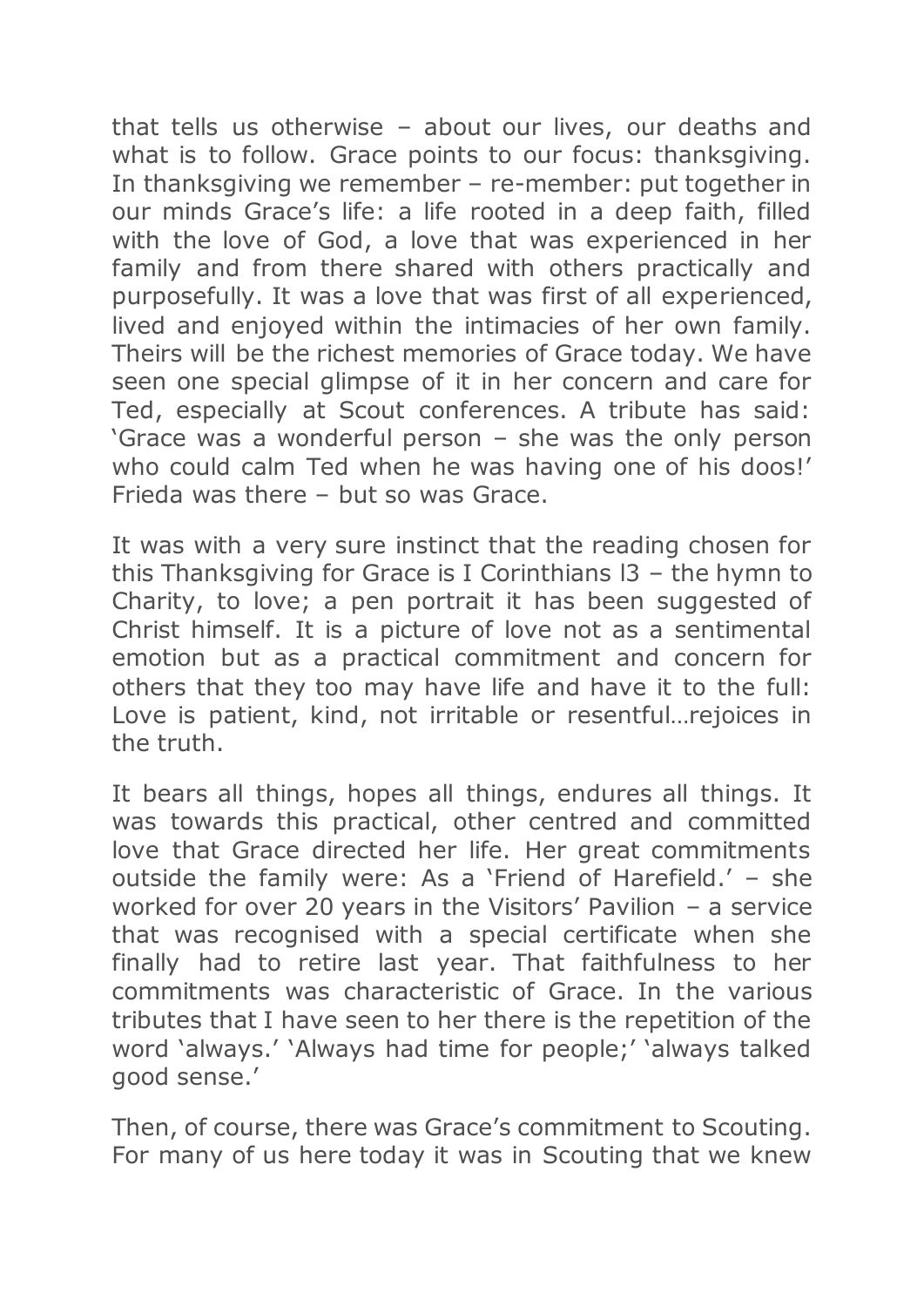and grew to appreciate value and love her. Grace had many appointments in Scouting. It began early. As a ranger guide in 1941 she became a Cub Instructor. From 1943-53 she was a Cub Scout Leader in Brentford and Chiswick District.

In 1953 she married Ted but the Scouting continued from 1954-1977 in Pinner. First as a Cub Scout Leader in this Church but later with a new pack at the Methodist church in Canon Lane. To this were added responsibilities as an ADC in Pinner District. Next door to this Church is the Catholic church where Sue Girvan was the Cub Scout Leader. There is a story that Sue was once in conflict with the District team and Grace was the peacemaker! From 1977 to 1990 Grace was ACC (LT) in Greater London North West now known as Greater London Middlesex West.

Rightfully and justly Grace's service in Scouting was recognised with the award of the Silver Wolf: the highest award in the Scout Association. All those appointments were significant; all were directed towards helping children and young people to grow, really grow as people through their Scouting. She never lost sight of that focus on young people. "Grace was a lady" it has been written, "who always" (there is that word 'always') "a lady who always had time for youngsters." That comment is linked to an interesting story about pieces of iced cake for all at a County camp. Grace as a trainer – how many she helped, both as Trainers and Trainees. 'Brilliantly motivated, she has touched so many who are her legacy.' Training has always been a priority for Scouting – its emphases and methods have been frequently reviewed and revised. In all this Grace 'always talked good sense.' Yes, we all have our special remembering- with gratitude, with thankfulness. But our faith tells us that there is more than remembering – we must also look to the future with hope. In the language of Scouting Grace has 'gone home.' That is a powerful image. Our imaginations are so little help about our life after death.